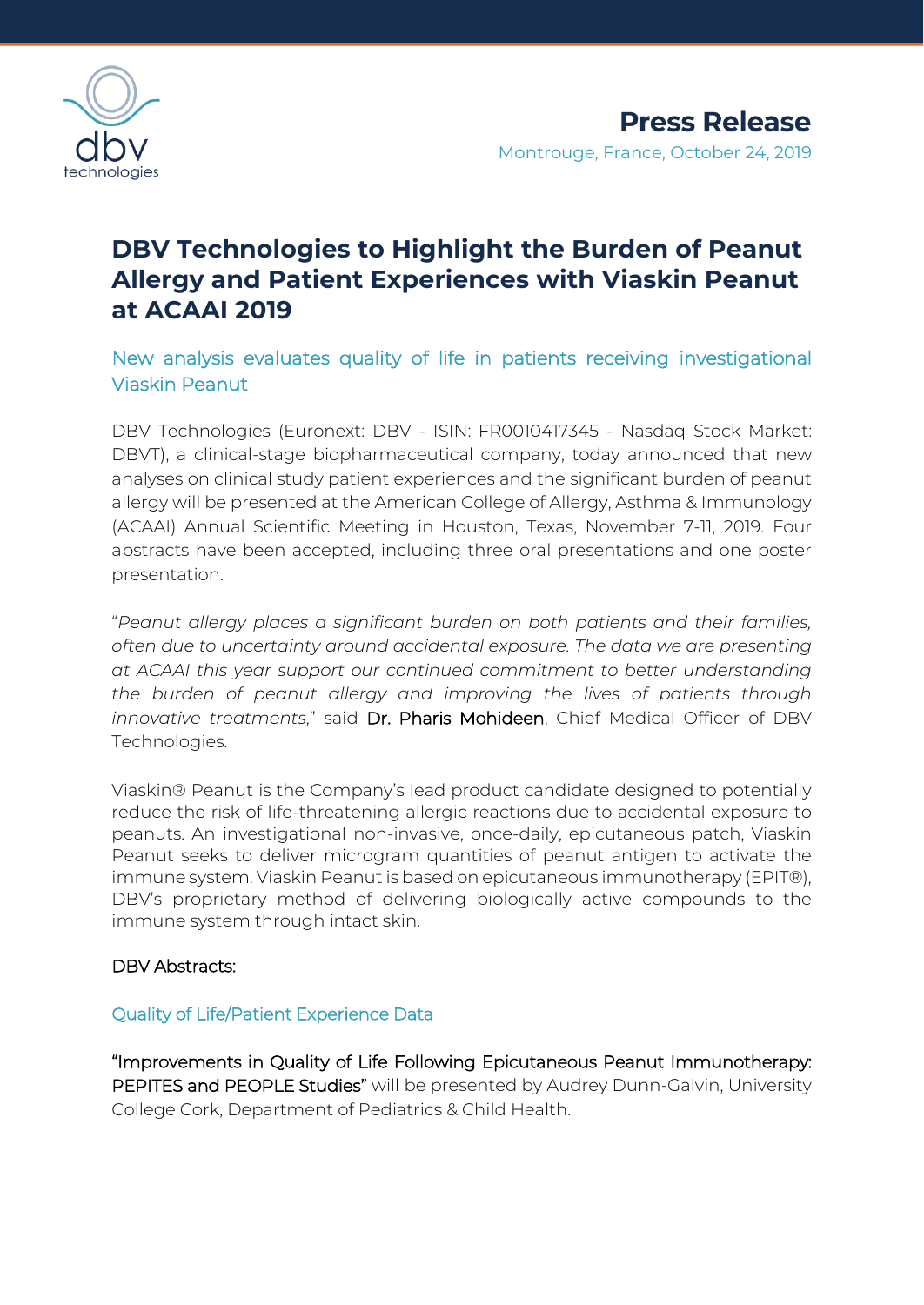

- Abstract Number: D303
- Session Title: Distinguished Industry Oral Abstracts
- Presentation Location: George R. Brown Convention Center Room 370
- Presentation Date: Saturday, November 9, 2019
- Presentation Time: 5:15 p.m. 5:25 p.m.

"Patient Experiences Following the OLFUS VIPES Phase IIb Epicutaneous Immunotherapy Trial: A Retrospective Qualitative Study" will be presented by Terri Brown-Whitehorn, M.D., Children's Hospital of Philadelphia, Division of Allergy and Immunology.

- Abstract Number: D300
- Session Title: Distinguished Industry Oral Abstracts
- Presentation Location: George R. Brown Convention Center Room 370
- Presentation Date: Saturday, November 9, 2019
- Presentation Time: 5:05 p.m. 5:15 p.m.

## Burden of Peanut Allergy Data

"Perceptions Among Peanut-Allergic Children: A Survey" will be presented by Matthew Greenhawt, M.D., Children's Hospital Colorado, University of Colorado.

- Abstract Number: D302
- Session Title: Distinguished Industry Oral Abstracts
- Presentation Location: George R. Brown Convention Center Room 370
- Presentation Date: Saturday, November 9, 2019
- Presentation Time: 4:55 p.m. 5:05 p.m.

"Economic Burden of Disease Among Peanut-Allergic Children" will be presented by Marcus Shaker, M.D., Dartmouth-Hitchcock Medical Center, Division of Allergy and Immunology.

- Abstract Number: P302
- Session Title: e-Posters Meet the Authors: Session 2
- Presentation Location: George R. Brown Convention Center Halls A3 & B3 (Level 3) – Monitor 7
- Presentation Date: Saturday, November 9, 2019
- Presentation Time: 11:30 a.m. 11:45 a.m.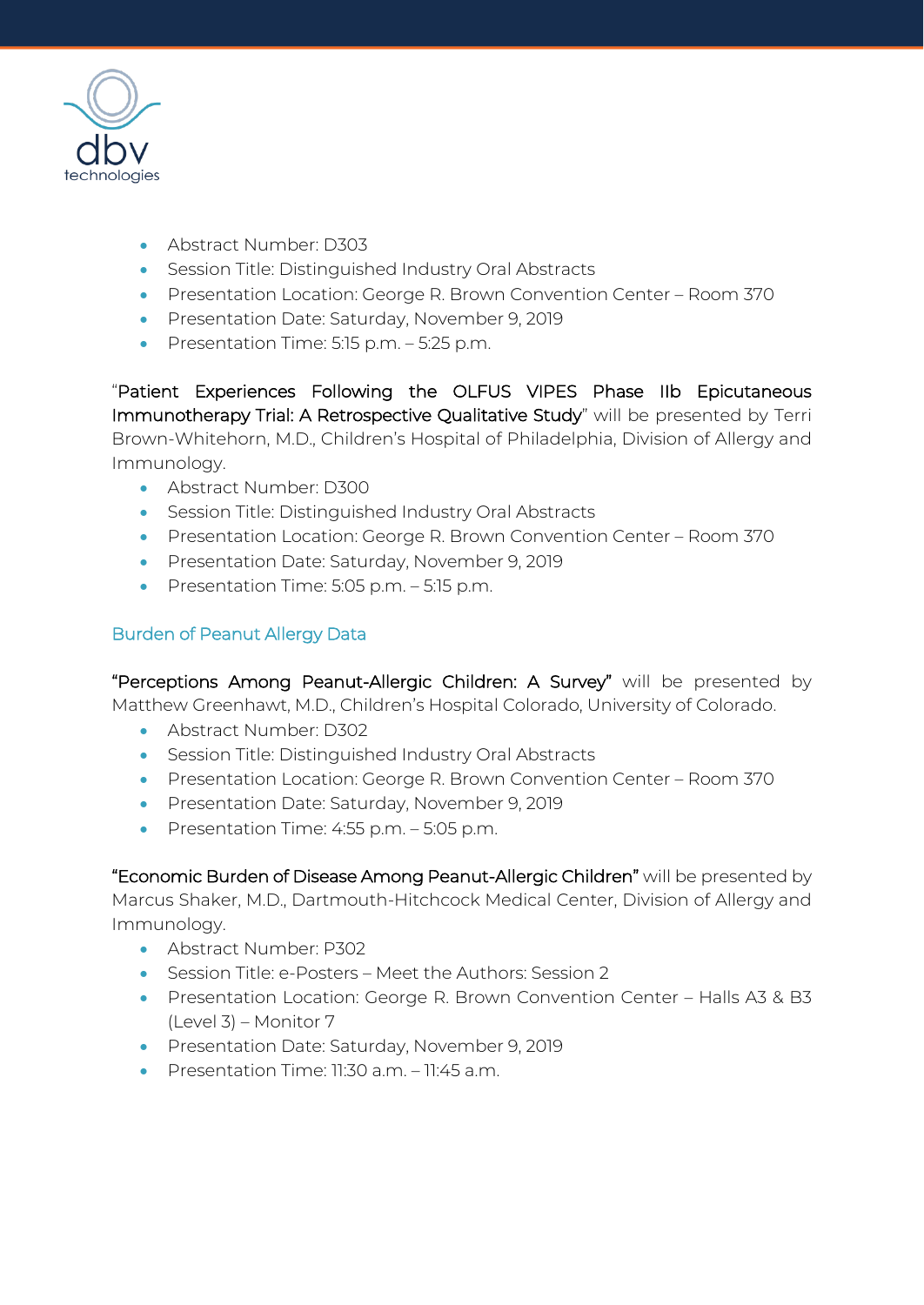

Viaskin Peanut has not been approved for marketing by the U.S. Food and Drug Administration (FDA) or any other health authority. The safety and efficacy of Viaskin Peanut have not been evaluated by the FDA or any other health authority.

### About DBV Technologies

DBV Technologies is developing Viaskin® , an investigational proprietary technology platform with broad potential applications in immunotherapy. Viaskin is based on epicutaneous immunotherapy, or EPIT®, DBV's method of delivering biologically active compounds to the immune system through intact skin. With this new class of self-administered and non-invasive product candidates, the Company is dedicated to safely transforming the care of food allergic patients, for whom there are no approved treatments. DBV's food allergies programs include ongoing clinical trials of Viaskin Peanut and Viaskin Milk, and preclinical development of Viaskin Egg. DBV is also pursuing a human proof-of-concept clinical study of Viaskin Milk for the treatment of Eosinophilic Esophagitis, and exploring potential applications of its platform in vaccines and other immune diseases. DBV Technologies has global headquarters in Montrouge, France and offices in Bagneux, France, and North American operations in Summit, NJ and New York, NY. The Company's ordinary shares are traded on segment B of Euronext Paris (Ticker: DBV, ISIN code: FR0010417345), part of the SBF120 index, and the Company's ADSs (each representing one-half of one ordinary share) are traded on the Nasdaq Global Select Market (Ticker: DBVT).

### Forward Looking Statements

This press release may contain forward-looking statements and estimates, including statements regarding the potential of the EPIT platform and Viaskin® Peanut as a treatment for peanut-allergic children. These forward-looking statements and estimates are not promises or guarantees and involve substantial risks and uncertainties. At this stage, the products of the Company have not been authorized for sale in any country. Among the factors that could cause actual results to differ materially from those described or projected herein include uncertainties associated generally with research and development, clinical trials and related regulatory reviews and approvals and the risk that historical clinical results in one patient population may not be predictive of future clinical trial results in different patient populations. A further list and description of these risks, uncertainties and other risks can be found in the Company's regulatory filings with the French Autorité des Marchés Financiers, the Company's Securities and Exchange